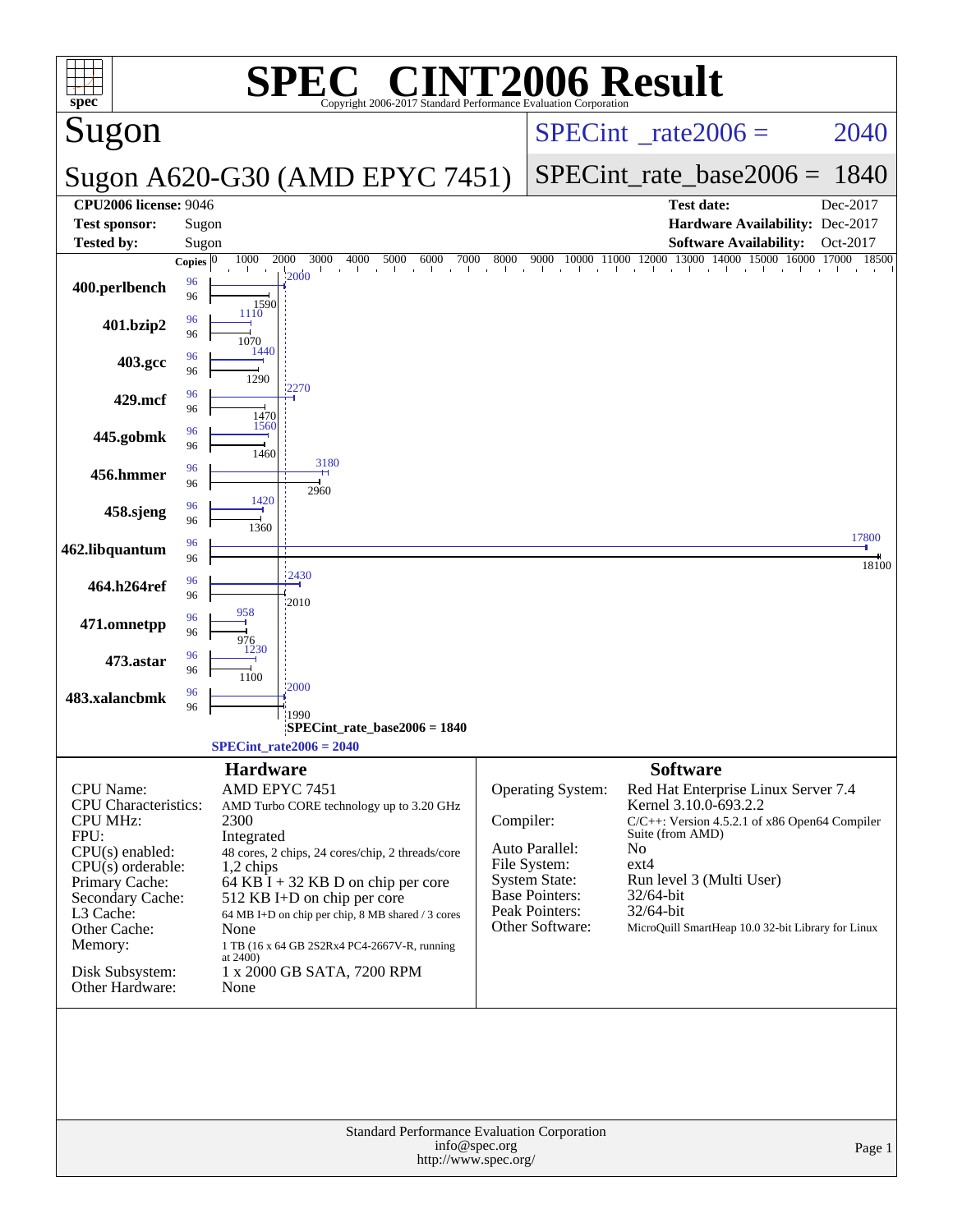

# Sugon

### SPECint rate $2006 = 2040$

## Sugon A620-G30 (AMD EPYC 7451)

[SPECint\\_rate\\_base2006 =](http://www.spec.org/auto/cpu2006/Docs/result-fields.html#SPECintratebase2006) 1840

#### **[CPU2006 license:](http://www.spec.org/auto/cpu2006/Docs/result-fields.html#CPU2006license)** 9046 **[Test date:](http://www.spec.org/auto/cpu2006/Docs/result-fields.html#Testdate)** Dec-2017

**[Test sponsor:](http://www.spec.org/auto/cpu2006/Docs/result-fields.html#Testsponsor)** Sugon **[Hardware Availability:](http://www.spec.org/auto/cpu2006/Docs/result-fields.html#HardwareAvailability)** Dec-2017 **[Tested by:](http://www.spec.org/auto/cpu2006/Docs/result-fields.html#Testedby)** Sugon **[Software Availability:](http://www.spec.org/auto/cpu2006/Docs/result-fields.html#SoftwareAvailability)** Oct-2017

#### **[Results Table](http://www.spec.org/auto/cpu2006/Docs/result-fields.html#ResultsTable)**

|                                                                                                         | <b>Base</b>   |                |       |                |       |                |             | <b>Peak</b>   |                |              |                |              |                |              |
|---------------------------------------------------------------------------------------------------------|---------------|----------------|-------|----------------|-------|----------------|-------------|---------------|----------------|--------------|----------------|--------------|----------------|--------------|
| <b>Benchmark</b>                                                                                        | <b>Copies</b> | <b>Seconds</b> | Ratio | <b>Seconds</b> | Ratio | <b>Seconds</b> | Ratio       | <b>Copies</b> | <b>Seconds</b> | <b>Ratio</b> | <b>Seconds</b> | <b>Ratio</b> | <b>Seconds</b> | <b>Ratio</b> |
| 400.perlbench                                                                                           | 96            | 591            | 1590  | 594            | 1580  | 591            | 1590        | 96            | 469            | 2000         | 469            | 2000         | 468            | 2000         |
| 401.bzip2                                                                                               | 96            | 864            | 1070  | 869            | 1070  | 868            | 1070        | 96            | 836            | <b>1110</b>  | 838            | 1110         | 836            | 1110         |
| $403.\text{gcc}$                                                                                        | 96            | 596            | 1300  | 598            | 1290  | 598            | 1290        | 96            | 539            | 1430         | 538            | 1440         | 538            | 1440         |
| $429$ .mcf                                                                                              | 96            | 596            | 1470  | 593            | 1480  | 595            | 1470        | 96            | 386            | 2270         | 383            | 2290         | 386            | 2270         |
| $445$ .gobmk                                                                                            | 96            | 688            | 1460  | 688            | 1460  | 687            | 1470        | 96            | 647            | 1560         | 647            | 1560         | 646            | 1560         |
| 456.hmmer                                                                                               | 96            | 302            | 2970  | 303            | 2950  | 303            | 2960        | 96            | 295            | 3030         | 282            | 3180         | 281            | 3190         |
| $458$ .sjeng                                                                                            | 96            | 854            | 1360  | 853            | 1360  | 852            | 1360        | 96            | 818            | 1420         | 816            | 1420         | 818            | 1420         |
| 462.libquantum                                                                                          | 96            | <b>110</b>     | 18200 | <b>110</b>     | 18100 | 110            | 18100       | 96            | 112            | 17800        | 112            | <b>17800</b> | 112            | 17800        |
| 464.h264ref                                                                                             | 96            | 1055           | 2010  | 1054           | 2020  | 1061           | <b>2000</b> | 96            | 877            | 2420         | 875            | 2430         | 875            | 2430         |
| 471.omnetpp                                                                                             | 96            | 615            | 976   | 615            | 976   | 616            | 974         | 96            | 630            | 952          | 626            | 958          | 624            | 961          |
| $473$ . astar                                                                                           | 96            | 609            | 1110  | 611            | 1100  | 612            | 1100        | 96            | 551            | 1220         | 550            | 1230         | 549            | 1230         |
| 483.xalancbmk                                                                                           | 96            | 333            | 1990  | 333            | 1990  | 334            | 1980        | 96            | 333            | 1990         | 331            | 2000         | 332            | 2000         |
| Decute ennoye in the order in which they were my<br>Dold underlined text indicates a madian measurement |               |                |       |                |       |                |             |               |                |              |                |              |                |              |

Results appear in the [order in which they were run.](http://www.spec.org/auto/cpu2006/Docs/result-fields.html#RunOrder) Bold underlined text [indicates a median measurement.](http://www.spec.org/auto/cpu2006/Docs/result-fields.html#Median)

#### **[Submit Notes](http://www.spec.org/auto/cpu2006/Docs/result-fields.html#SubmitNotes)**

The config file option 'submit' was used. 'numactl' was used to bind copies to the cores. See the configuration file for details.

#### **[Operating System Notes](http://www.spec.org/auto/cpu2006/Docs/result-fields.html#OperatingSystemNotes)**

'ulimit -s unlimited' was used to set environment stack size 'ulimit -l 2097152' was used to set environment locked pages in memory limit

runspec command invoked through numactl i.e.: numactl --interleave=all runspec <etc>

Set dirty\_ratio=8 to limit dirty cache to 8% of memory Set swappiness=1 to swap only if necessary Set zone\_reclaim\_mode=1 to free local node memory and avoid remote memory sync then drop\_caches=3 to reset caches before invoking runcpu

Transparent huge pages were enabled for this run (OS default)

Set vm/nr\_hugepages=86016 in /etc/sysctl.conf mount -t hugetlbfs nodev /mnt/hugepages

#### **[General Notes](http://www.spec.org/auto/cpu2006/Docs/result-fields.html#GeneralNotes)**

Environment variables set by runspec before the start of the run: HUGETLB\_LIMIT = "896" LD\_LIBRARY\_PATH = "/home/cpu2006/amd1603-rate-libs-revB/32:/home/cpu2006/amd1603-rate-libs-revB/64" Continued on next page

> Standard Performance Evaluation Corporation [info@spec.org](mailto:info@spec.org) <http://www.spec.org/>

Page 2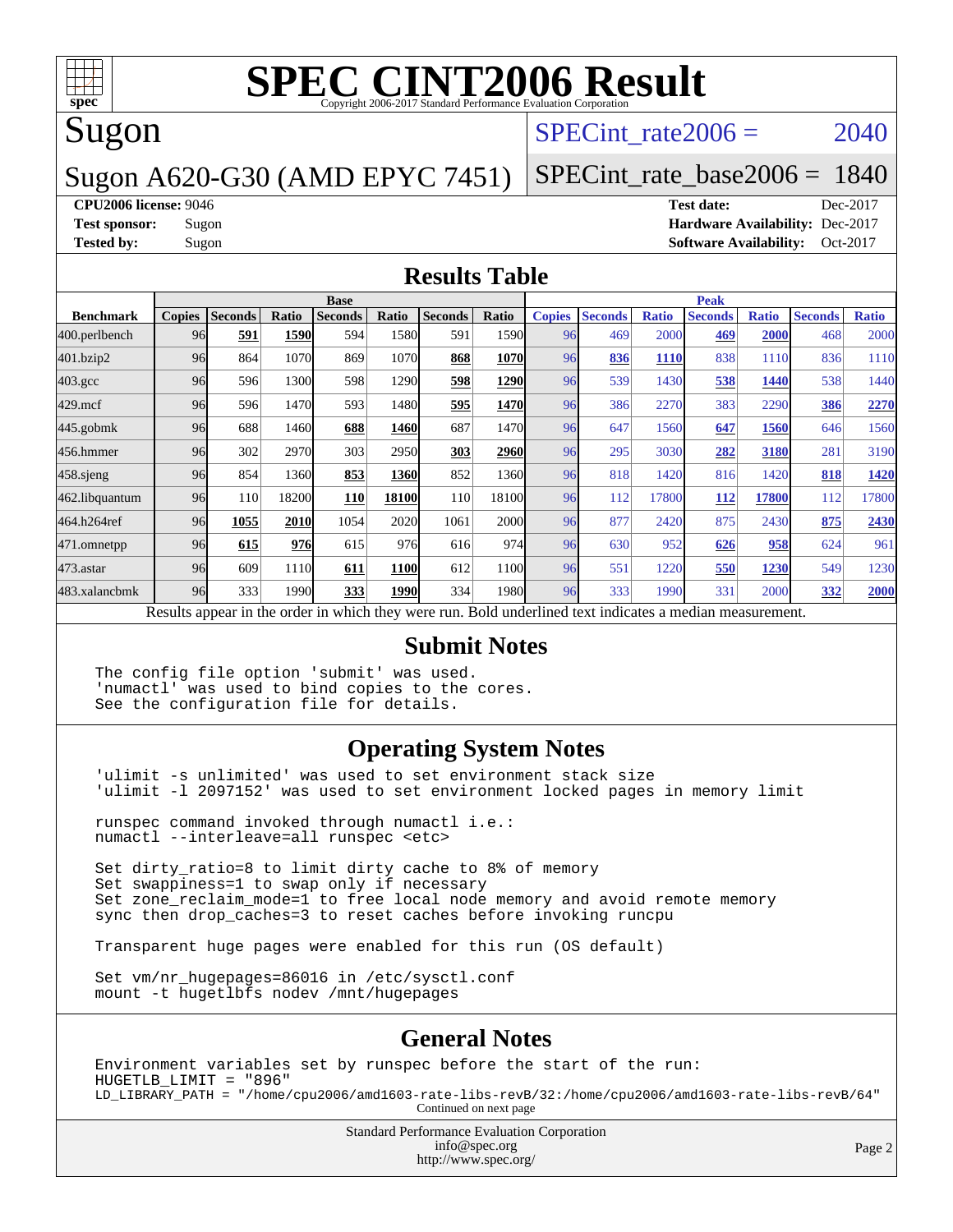

# Sugon

SPECint rate $2006 = 2040$ 

Sugon A620-G30 (AMD EPYC 7451) [SPECint\\_rate\\_base2006 =](http://www.spec.org/auto/cpu2006/Docs/result-fields.html#SPECintratebase2006) 1840

**[CPU2006 license:](http://www.spec.org/auto/cpu2006/Docs/result-fields.html#CPU2006license)** 9046 **[Test date:](http://www.spec.org/auto/cpu2006/Docs/result-fields.html#Testdate)** Dec-2017 **[Test sponsor:](http://www.spec.org/auto/cpu2006/Docs/result-fields.html#Testsponsor)** Sugon **[Hardware Availability:](http://www.spec.org/auto/cpu2006/Docs/result-fields.html#HardwareAvailability)** Dec-2017 **[Tested by:](http://www.spec.org/auto/cpu2006/Docs/result-fields.html#Testedby)** Sugon **[Software Availability:](http://www.spec.org/auto/cpu2006/Docs/result-fields.html#SoftwareAvailability)** Oct-2017

#### **[General Notes \(Continued\)](http://www.spec.org/auto/cpu2006/Docs/result-fields.html#GeneralNotes)**

The binaries were built with the AMD supported x86 Open64 Compiler Suite, which is only available from AMD at <http://developer.amd.com/tools-and-sdks/cpu-development/x86-open64-compiler-suite/> Binaries were compiled on a system with 2 x AMD Opteron 6378 chips + 128 GB Memory using RHEL 6.3

# **[Base Compiler Invocation](http://www.spec.org/auto/cpu2006/Docs/result-fields.html#BaseCompilerInvocation)**

[C benchmarks](http://www.spec.org/auto/cpu2006/Docs/result-fields.html#Cbenchmarks): [opencc](http://www.spec.org/cpu2006/results/res2017q4/cpu2006-20171211-51084.flags.html#user_CCbase_Fopencc)

[C++ benchmarks:](http://www.spec.org/auto/cpu2006/Docs/result-fields.html#CXXbenchmarks) [openCC](http://www.spec.org/cpu2006/results/res2017q4/cpu2006-20171211-51084.flags.html#user_CXXbase_FopenCC)

## **[Base Portability Flags](http://www.spec.org/auto/cpu2006/Docs/result-fields.html#BasePortabilityFlags)**

400.perlbench: [-DSPEC\\_CPU\\_LP64](http://www.spec.org/cpu2006/results/res2017q4/cpu2006-20171211-51084.flags.html#b400.perlbench_basePORTABILITY_DSPEC_CPU_LP64) [-DSPEC\\_CPU\\_LINUX\\_X64](http://www.spec.org/cpu2006/results/res2017q4/cpu2006-20171211-51084.flags.html#b400.perlbench_baseCPORTABILITY_DSPEC_CPU_LINUX_X64)

 401.bzip2: [-DSPEC\\_CPU\\_LP64](http://www.spec.org/cpu2006/results/res2017q4/cpu2006-20171211-51084.flags.html#suite_basePORTABILITY401_bzip2_DSPEC_CPU_LP64) 403.gcc: [-DSPEC\\_CPU\\_LP64](http://www.spec.org/cpu2006/results/res2017q4/cpu2006-20171211-51084.flags.html#suite_basePORTABILITY403_gcc_DSPEC_CPU_LP64) 429.mcf: [-DSPEC\\_CPU\\_LP64](http://www.spec.org/cpu2006/results/res2017q4/cpu2006-20171211-51084.flags.html#suite_basePORTABILITY429_mcf_DSPEC_CPU_LP64) 445.gobmk: [-DSPEC\\_CPU\\_LP64](http://www.spec.org/cpu2006/results/res2017q4/cpu2006-20171211-51084.flags.html#suite_basePORTABILITY445_gobmk_DSPEC_CPU_LP64) 456.hmmer: [-DSPEC\\_CPU\\_LP64](http://www.spec.org/cpu2006/results/res2017q4/cpu2006-20171211-51084.flags.html#suite_basePORTABILITY456_hmmer_DSPEC_CPU_LP64) 458.sjeng: [-DSPEC\\_CPU\\_LP64](http://www.spec.org/cpu2006/results/res2017q4/cpu2006-20171211-51084.flags.html#suite_basePORTABILITY458_sjeng_DSPEC_CPU_LP64) 462.libquantum: [-DSPEC\\_CPU\\_LP64](http://www.spec.org/cpu2006/results/res2017q4/cpu2006-20171211-51084.flags.html#suite_basePORTABILITY462_libquantum_DSPEC_CPU_LP64) [-DSPEC\\_CPU\\_LINUX](http://www.spec.org/cpu2006/results/res2017q4/cpu2006-20171211-51084.flags.html#b462.libquantum_baseCPORTABILITY_DSPEC_CPU_LINUX) 464.h264ref: [-DSPEC\\_CPU\\_LP64](http://www.spec.org/cpu2006/results/res2017q4/cpu2006-20171211-51084.flags.html#suite_basePORTABILITY464_h264ref_DSPEC_CPU_LP64) 483.xalancbmk: [-DSPEC\\_CPU\\_LINUX](http://www.spec.org/cpu2006/results/res2017q4/cpu2006-20171211-51084.flags.html#b483.xalancbmk_baseCXXPORTABILITY_DSPEC_CPU_LINUX)

## **[Base Optimization Flags](http://www.spec.org/auto/cpu2006/Docs/result-fields.html#BaseOptimizationFlags)**

[C benchmarks](http://www.spec.org/auto/cpu2006/Docs/result-fields.html#Cbenchmarks):

[-Ofast](http://www.spec.org/cpu2006/results/res2017q4/cpu2006-20171211-51084.flags.html#user_CCbase_F-Ofast) [-CG:local\\_sched\\_alg=1](http://www.spec.org/cpu2006/results/res2017q4/cpu2006-20171211-51084.flags.html#user_CCbase_F-CG:local_sched_alg_2175ca61f1a2717f1ec57b14995b9e7a) [-INLINE:aggressive=ON](http://www.spec.org/cpu2006/results/res2017q4/cpu2006-20171211-51084.flags.html#user_CCbase_F-INLINE:aggressive_1968a21fda3b9e485676870015f71302) [-IPA:plimit=8000](http://www.spec.org/cpu2006/results/res2017q4/cpu2006-20171211-51084.flags.html#user_CCbase_F-IPA:plimit_92cba83f3d47f09c7d5368fda93ddbd7) [-IPA:small\\_pu=100](http://www.spec.org/cpu2006/results/res2017q4/cpu2006-20171211-51084.flags.html#user_CCbase_F-IPA:small_pu_900a09767c6929d55c26ea3d32399996) [-HP:bd=2m:heap=2m](http://www.spec.org/cpu2006/results/res2017q4/cpu2006-20171211-51084.flags.html#user_CCbase_F-HUGEPAGE_539c723a9f9bd1bd95cd839aeb740bae) [-mso](http://www.spec.org/cpu2006/results/res2017q4/cpu2006-20171211-51084.flags.html#user_CCbase_F-mso) [-LNO:prefetch=2](http://www.spec.org/cpu2006/results/res2017q4/cpu2006-20171211-51084.flags.html#user_CCbase_F-LNO:prefetch_9aee81855ba0592a3c8a40ba7b041143) [-march=bdver1](http://www.spec.org/cpu2006/results/res2017q4/cpu2006-20171211-51084.flags.html#user_CCbase_F-march_fdb9f2653a6b3eaa60be4cf93a9ba5f3) [-mno-fma4](http://www.spec.org/cpu2006/results/res2017q4/cpu2006-20171211-51084.flags.html#user_CCbase_F-mno-fma4_e29f3a785f8b63ba2d60793d5b1cf4c3) [-mno-xop](http://www.spec.org/cpu2006/results/res2017q4/cpu2006-20171211-51084.flags.html#user_CCbase_F-mno-xop) [-mno-tbm](http://www.spec.org/cpu2006/results/res2017q4/cpu2006-20171211-51084.flags.html#user_CCbase_F-mno-tbm)

[C++ benchmarks:](http://www.spec.org/auto/cpu2006/Docs/result-fields.html#CXXbenchmarks)

[-Ofast](http://www.spec.org/cpu2006/results/res2017q4/cpu2006-20171211-51084.flags.html#user_CXXbase_F-Ofast) [-m32](http://www.spec.org/cpu2006/results/res2017q4/cpu2006-20171211-51084.flags.html#user_CXXbase_F-m32) [-INLINE:aggressive=on](http://www.spec.org/cpu2006/results/res2017q4/cpu2006-20171211-51084.flags.html#user_CXXbase_F-INLINE:aggressive_e14807c0a1e56a6a83cb25ab07c7ae8a) [-CG:cmp\\_peep=on](http://www.spec.org/cpu2006/results/res2017q4/cpu2006-20171211-51084.flags.html#user_CXXbase_F-CG:cmp_peep_ab90c979e95bee1f1f617a32622424ed) [-D\\_\\_OPEN64\\_FAST\\_SET](http://www.spec.org/cpu2006/results/res2017q4/cpu2006-20171211-51084.flags.html#user_CXXbase_F-D__OPEN64_FAST_SET_294c6d8260f208640e5474aae24dc22e) [-march=bdver1](http://www.spec.org/cpu2006/results/res2017q4/cpu2006-20171211-51084.flags.html#user_CXXbase_F-march_fdb9f2653a6b3eaa60be4cf93a9ba5f3) [-mno-fma4](http://www.spec.org/cpu2006/results/res2017q4/cpu2006-20171211-51084.flags.html#user_CXXbase_F-mno-fma4_e29f3a785f8b63ba2d60793d5b1cf4c3) [-mno-xop](http://www.spec.org/cpu2006/results/res2017q4/cpu2006-20171211-51084.flags.html#user_CXXbase_F-mno-xop) [-mno-tbm](http://www.spec.org/cpu2006/results/res2017q4/cpu2006-20171211-51084.flags.html#user_CXXbase_F-mno-tbm) [-L/root/work/libraries/SmartHeap-10/lib -lsmartheap](http://www.spec.org/cpu2006/results/res2017q4/cpu2006-20171211-51084.flags.html#user_CXXbase_F-L_lib_directory_lsmartheap_85a76c4428362ddebb9fcf59329573fc)

# **[Peak Compiler Invocation](http://www.spec.org/auto/cpu2006/Docs/result-fields.html#PeakCompilerInvocation)**

[C benchmarks](http://www.spec.org/auto/cpu2006/Docs/result-fields.html#Cbenchmarks): [opencc](http://www.spec.org/cpu2006/results/res2017q4/cpu2006-20171211-51084.flags.html#user_CCpeak_Fopencc)

Continued on next page

Standard Performance Evaluation Corporation [info@spec.org](mailto:info@spec.org) <http://www.spec.org/>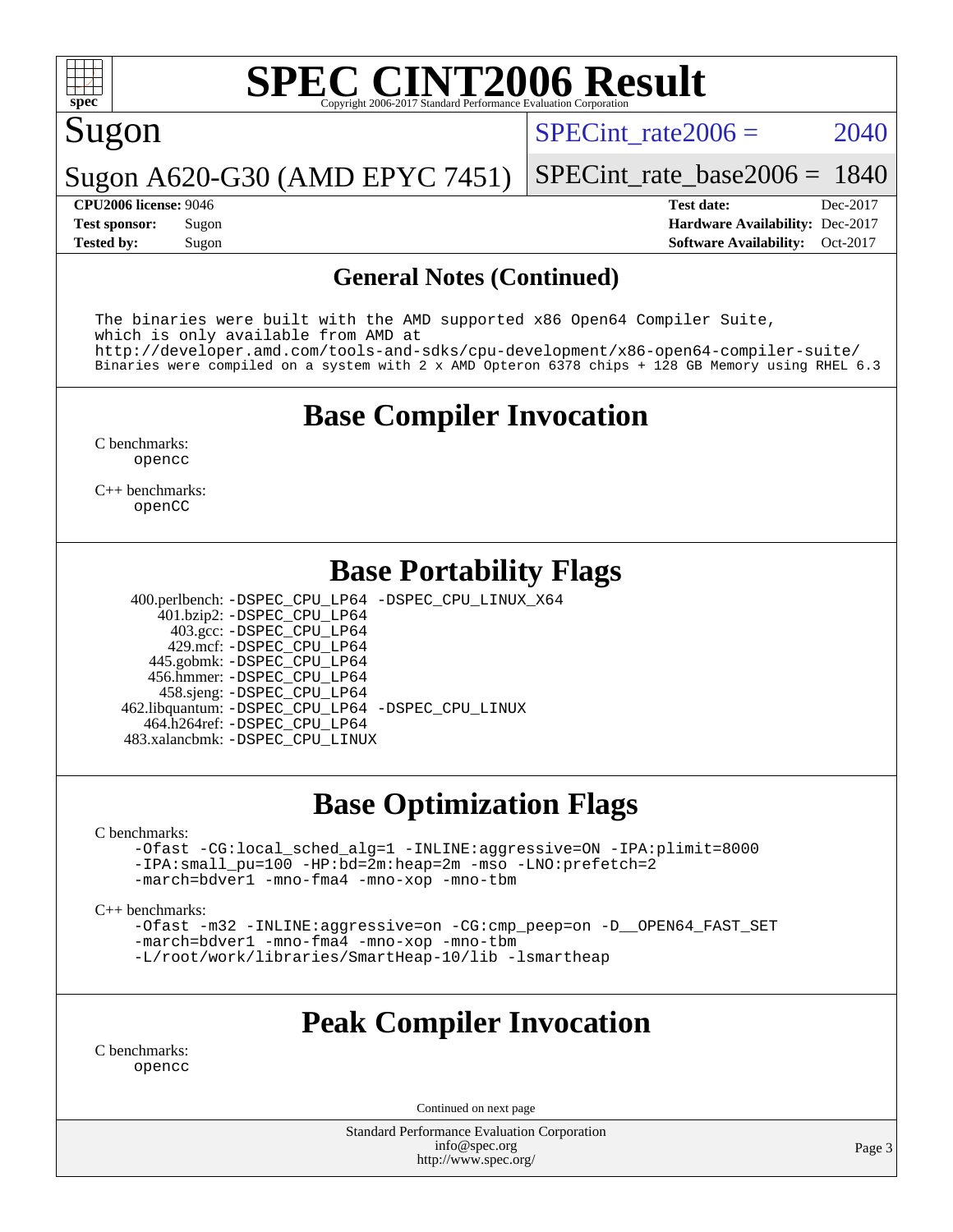

Standard Performance Evaluation Corporation [info@spec.org](mailto:info@spec.org) <http://www.spec.org/>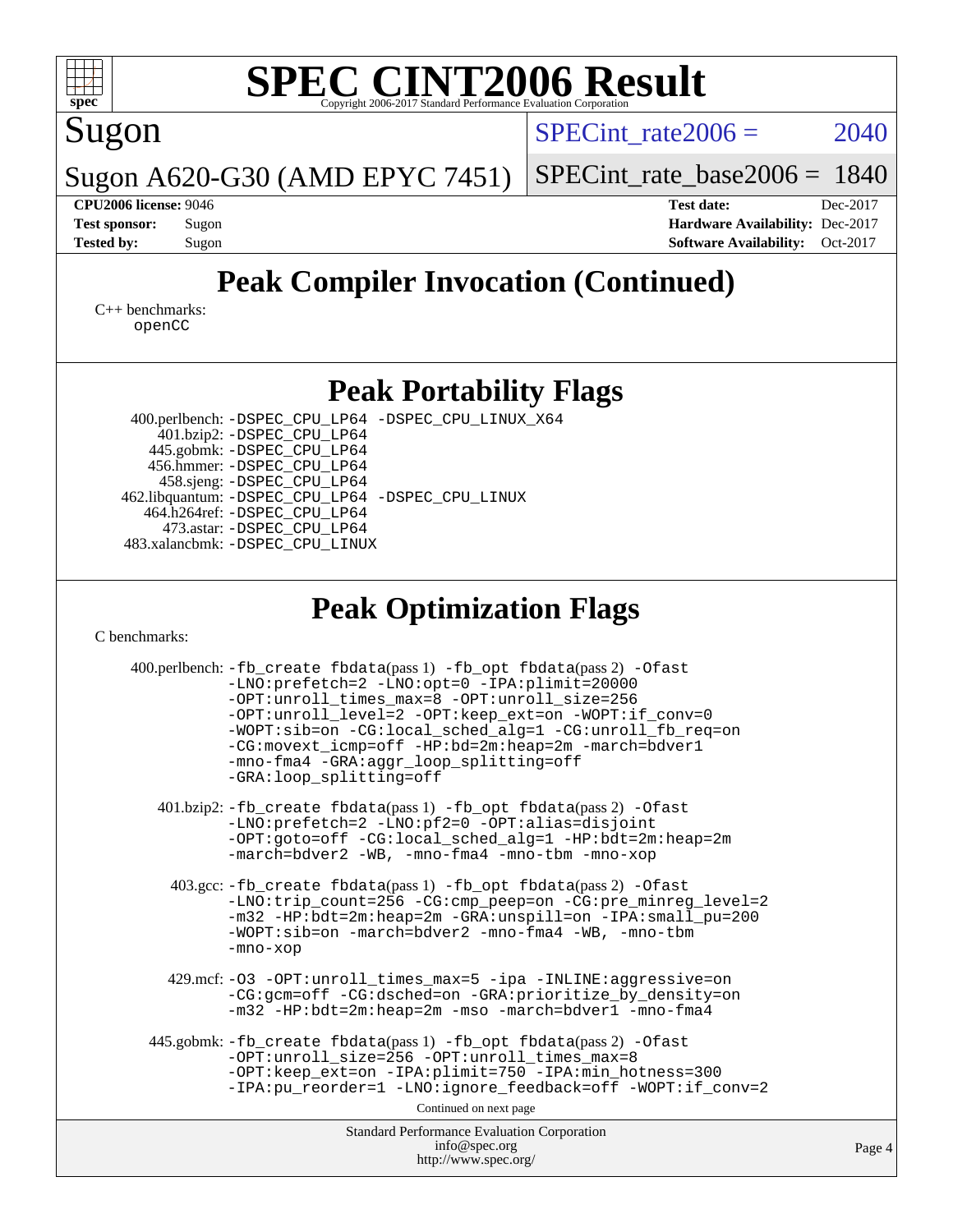

Sugon

 $SPECTnt_rate2006 = 2040$ 

Page 5

Sugon A620-G30 (AMD EPYC 7451) [SPECint\\_rate\\_base2006 =](http://www.spec.org/auto/cpu2006/Docs/result-fields.html#SPECintratebase2006) 1840

**[CPU2006 license:](http://www.spec.org/auto/cpu2006/Docs/result-fields.html#CPU2006license)** 9046 **[Test date:](http://www.spec.org/auto/cpu2006/Docs/result-fields.html#Testdate)** Dec-2017 **[Test sponsor:](http://www.spec.org/auto/cpu2006/Docs/result-fields.html#Testsponsor)** Sugon **[Hardware Availability:](http://www.spec.org/auto/cpu2006/Docs/result-fields.html#HardwareAvailability)** Dec-2017 **[Tested by:](http://www.spec.org/auto/cpu2006/Docs/result-fields.html#Testedby)** Sugon **[Software Availability:](http://www.spec.org/auto/cpu2006/Docs/result-fields.html#SoftwareAvailability)** Oct-2017

# **[Peak Optimization Flags \(Continued\)](http://www.spec.org/auto/cpu2006/Docs/result-fields.html#PeakOptimizationFlags)**

|                      | Standard Performance Evaluation Corporation<br>info@spec.org                                                                                                                                                                                                                                                                                            | Paq |
|----------------------|---------------------------------------------------------------------------------------------------------------------------------------------------------------------------------------------------------------------------------------------------------------------------------------------------------------------------------------------------------|-----|
|                      |                                                                                                                                                                                                                                                                                                                                                         |     |
|                      | 483.xalancbmk: -Ofast -LNO:prefetch=2 -OPT:unroll_size=512<br>-OPT:unroll_times_max=8 -D__OPEN64_FAST_SET<br>-INLINE:aggressive=on -m32 -CG:cmp_peep=on<br>-CG:local_sched=off -CG:p2align=1 -GRA:unspill=on<br>-TENV: frame_pointer=off -fno-emit-exceptions -march=bdver2<br>$-mno-fma4$<br>-L/root/work/libraries/SmartHeap-10/lib -lsmartheap       |     |
|                      | 473.astar: -fb_create fbdata(pass 1) -fb_opt fbdata(pass 2) -Ofast<br>-WOPT:if_conv=0 -WOPT:sib=on -CG:divrem_opt=on<br>-CG:p2align=1 -CG:dsched=on -GRA:optimize_boundary=on<br>-OPT:alias=disjoint -INLINE:aggressive=on<br>-IPA:small_pu=3000 -IPA:plimit=3000 -HP:bdt=2m:heap=2m<br>-march=bdver1 -mno-fma4                                         |     |
|                      | 471.omnetpp: - Ofast -m32 - INLINE: aggressive=on -CG: cmp_peep=on<br>-WOPT:sib=on -D__OPEN64_FAST_SET -march=bdver2 -mno-fma4<br>-L/root/work/libraries/SmartHeap-10/lib -lsmartheap                                                                                                                                                                   |     |
| $C_{++}$ benchmarks: |                                                                                                                                                                                                                                                                                                                                                         |     |
|                      | 464.h264ref: -fb_create fbdata(pass 1) -fb_opt fbdata(pass 2) -03<br>-OPT:unroll_size=256 -OPT:unroll_times_max=2<br>-IPA:plimit=20000 -OPT:alias=disjoint -CG:ptr_load_use=0<br>-CG:local_sched_alg=1 -HP:bdt=2m:heap=2m -march=bdver1<br>$-mno-fma4$                                                                                                  |     |
|                      | 462.libquantum: -Ofast -mso -OPT:unroll_size=512 -OPT:unroll_times_max=16<br>-LNO:prefetch=2 -LNO:prefetch_ahead=4 -LNO:pf2=0<br>-CG:local_sched_alg=1 -CG:p2align=0 -INLINE:aggressive=ON<br>-IPA:plimit=15000 -IPA:small_pu=100<br>$-HP:bdt=2m:heap=2m, limit=300$ -march=bdver2 -mno-fma4                                                            |     |
|                      | 458.sjeng: -fb_create fbdata(pass 1) -fb_opt fbdata(pass 2) -Ofast<br>-CG:ptr_load_use=0 -CG:divrem_opt=on -CG:movext_icmp=off<br>-CG:locs_best=on -LNO:full_unroll=10 -IPA:pu_reorder=2<br>-HP:heap=2m:bd=2m -WOPT:sib=on -march=bdver1 -mno-fma4                                                                                                      |     |
|                      | 456.hmmer: -fb_create fbdata(pass 1) -fb_opt fbdata(pass 2) -Ofast<br>-LNO: prefetch=2 -OPT: alias=disjoint<br>-OPT:unroll_times_max=16 -OPT:unroll_size=512<br>-OPT:unroll_level=2 -OPT:keep_ext=on -CG:cflow=0<br>-CG:cmp_peep=on -CG:pre_local_sched=off -HP:bdt=2m:heap=2m<br>-CG:p2align=0 -CG:load_exe=3 -CG:dsched=on -march=bdver1<br>-mno-fma4 |     |
|                      | 445.gobmk (continued):<br>$-HP:bd=2m:heap=2m -march=bdver1 -mno-fma4$                                                                                                                                                                                                                                                                                   |     |

<http://www.spec.org/>